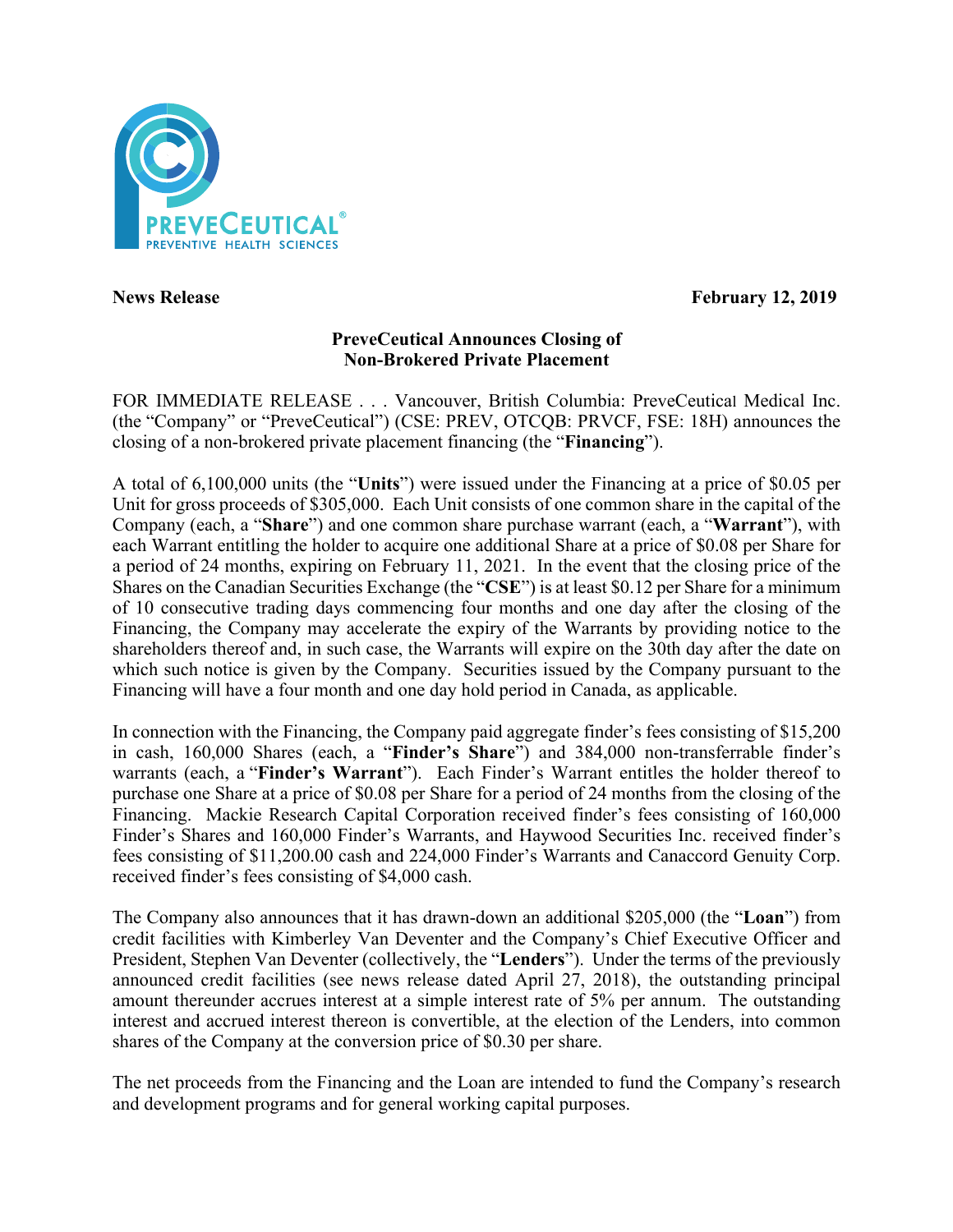None of the foregoing securities have been and will not be registered under the United States Securities Act of 1933, as amended (the "**1933 Act**") or any applicable state securities laws and may not be offered or sold in the United States or to, or for the account or benefit of, U.S. persons (as defined in Regulation S under the 1933 Act) or persons in the United States absent registration or an applicable exemption from such registration requirements. This news release does not constitute an offer to sell or the solicitation of an offer to buy nor will there be any sale of the foregoing securities in any jurisdiction in which such offer, solicitation or sale would be unlawful.

## *About PreveCeutical*

PreveCeutical Medical Inc. is a health sciences company that develops innovative preventive therapies utilizing organic and nature identical products.

PreveCeutical aims to be a leader in preventive health sciences and currently has five research and development programs, including: dual gene therapy for curative and prevention therapies for diabetes and obesity; a Sol-gel platform for nose to brain delivery of medical compounds including cannabinoids; Nature Identical™ peptides for treatment of various ailments; non-addictive analgesic peptides as a replacement to highly addictive analgesics such as morphine, fentanyl and oxycodone; and a therapeutic product for treating athletes who suffer from concussions (mild traumatic brain injury).

PreveCeutical sells CELLB9®, an Immune System Booster. CELLB9 is an oral solution containing polarized and potentiated essential minerals extracted from a novel peptide obtained from Caribbean Blue Scorpion venom.

For more information about PreveCeutical, please visit www.PreveCeutical.com, follow us on Twitter: http://twitter.com/PreveCeuticals and Facebook: www.facebook.com/PreveCeutical.

## *On Behalf of the Board of Directors*

*"Stephen Van Deventer"* Chairman, President & CEO

#### *For further information, please contact:*

Deanna Kress Director of Corporate Communications & Investor Relations +1-778-999-6063 deanna@PreveCeutical.com

#### *Forward-Looking Statements*

This news release contains forward-looking statements and forward-looking information (collectively, "forwardlooking statements") within the meaning of applicable Canadian and U.S. securities legislation, including the United States *Private Securities Litigation Reform Act of 1995*. All statements in this news release that are not purely historical are forward-looking statements and include any statements regarding beliefs, plans and expectations regarding the future, including, the intended use of proceeds from the Financing and the Loan, the possible conversion of the Loan, and the anticipated business plans and timing of future business activities of the Company. Often, but not always, forward-looking statements can be identified by words such as "pro forma", "plans", "expects", "may", "should", "budget", "schedules", "estimates", "forecasts", "intends", "anticipates", "believes", "potential" or variations of such words including negative variations thereof and phrases that refer to certain actions, events or results that may, could, would, might or will occur or be taken or achieved. Actual results could differ from those projected in any forward-looking statements due to numerous factors including risks and uncertainties relating to investor